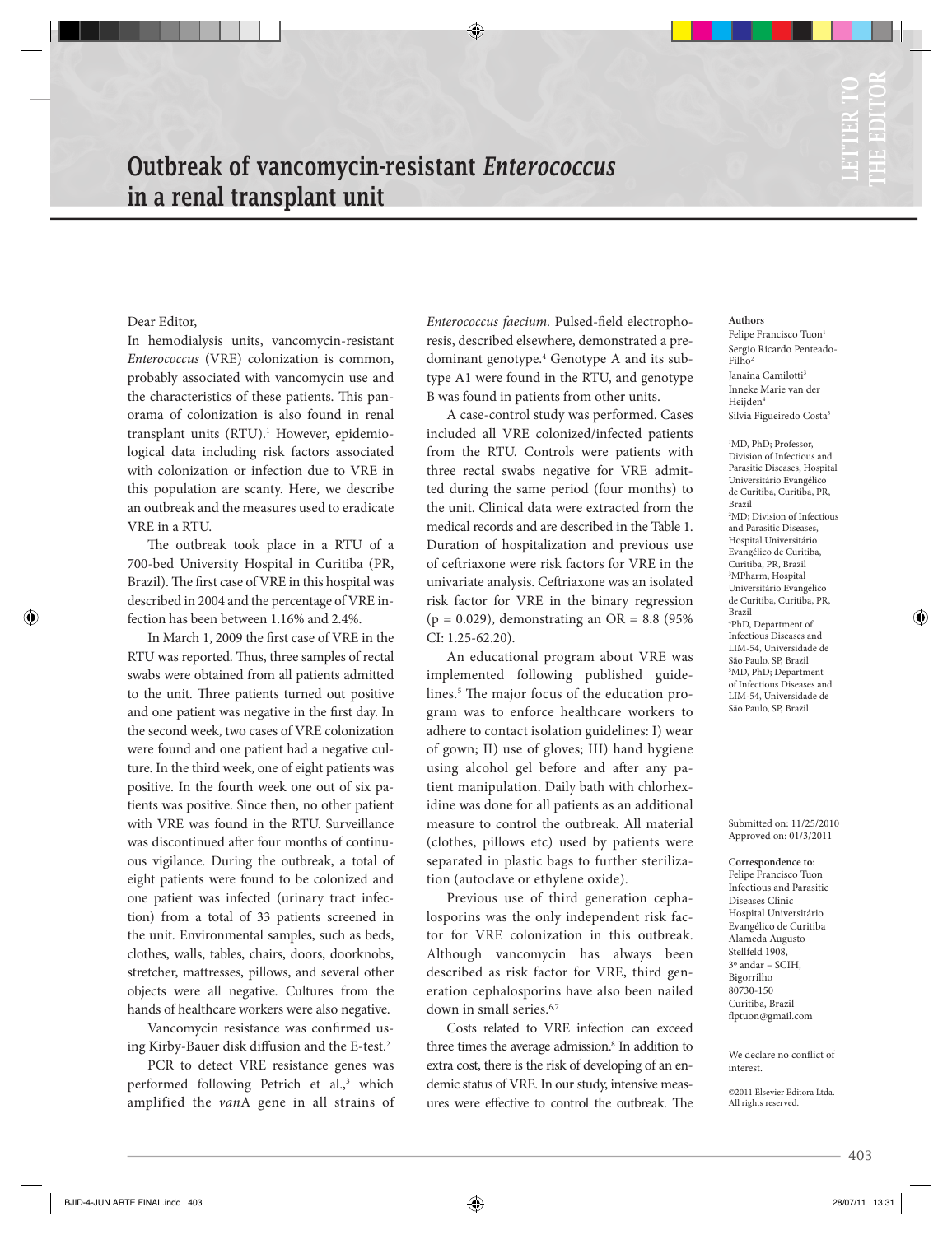|                                    | <b>VRE</b> positive | <b>VRE</b> negative | p-value   |
|------------------------------------|---------------------|---------------------|-----------|
| <b>Variable</b>                    | $(n = 9)$           | $(n = 24)$          |           |
| Age (median with range)            | $36(15-49)$         | $37(8 - 70)$        | <b>NS</b> |
| Gender (male %)                    | 55.55%              | 58.33%              | <b>NS</b> |
| Admission duration (mean $\pm$ SD) | $16.11 \pm 15.71$   | $7.65 \pm 3.90$     | 0.018     |
| DM                                 | 0.00%               | 4.16%               | <b>NS</b> |
| <b>ICC</b>                         | 11.11%              | 4.16%               | <b>NS</b> |
| <b>HAS</b>                         | 25.00%              | 33.33%              | <b>NS</b> |
| Intensive care unit                | 0.00%               | 4.16%               | <b>NS</b> |
| Surgery                            | 11.11%              | 20.83%              | <b>NS</b> |
| Neoplasm                           | 0.00%               | 0.00%               | <b>NS</b> |
| Under dialysis                     | 11.11%              | 8.32%               | <b>NS</b> |
| Cyclosporine                       | 22.22%              | 20.83%              | NS        |
| Mophethyl-mycophenolate            | 100.00%             | 95.83%              | <b>NS</b> |
| Tacrolimus                         | 77.77%              | 54.13%              | NS        |
| Prednisone                         | 100.00%             | 95.83%              | <b>NS</b> |
| Azathioprine                       | 0.00%               | 0.00%               | NS        |
| Urinary catheter                   | 11.11%              | 29.16%              | <b>NS</b> |
| Previous renal transplant          | 22.22%              | 4.16%               | NS        |
| Previous antibiotic use            |                     |                     |           |
| Ceftriaxone                        | 44.44%              | 8.32%               | 0.034     |
| Cefepime                           | 11.11%              | 0.00%               | <b>NS</b> |
| Carbapenem                         | 0.00%               | 0.00%               | NS        |
| Piperacillin-tazobactam            | 0.00%               | 0.00%               | <b>NS</b> |
| Vancomycin                         | 22.22%              | 0.00%               | 0.068     |
| Metronidazole                      | 0.00%               | 0.00%               | <b>NS</b> |
| Mortality                          | 0%                  | 4.10%               | <b>NS</b> |

### *Table 1. Case control study of patients colonized/infected with VRE during an outbreak*

NS, non-significant.

infection control activities to tackle the outbreak were extended to four months, a decision based on previous studies, which showed recurrence when carried out for only two months.<sup>9,10</sup>

Adherence to all measures of isolation and use of alcohol gel are enough to control a VRE outbreak, including cohort in larger units.<sup>11</sup> Some authors demonstrated that even with all measures applied, VRE can become endemic in the hospital.12 Guidelines are available but we believe that the most important in an outbreak is the continuous and intensive staff education.<sup>13</sup>

Daily chlorhexidine bathing decreases the incidence of colonization by Gram-positive cocci, but its use as a measure of control of VRE outbreak has not been described. Skin colonization is a major source of VRE and reduction in the VRE acquisition rate reduces the colonization pressure.<sup>14</sup>

This study contributes to the understanding of the epidemiology dynamics of a VRE outbreak in RTUs and highlights infection control measures that can be useful in the control of VRE spread.

## *REFERENCES*

1. Freitas MC, Pacheco-Silva A, Barbosa D et al. Prevalence of vancomycin-resistant *Enterococcus* fecal colonization among kidney transplant patients. BMC Infect Dis 2006; 6:133.

2. Clinical and Laboratory Standards Institute. Performance Standards for Antimicrobial Susceptibility Testing. Clinical and Laboratory Standards Institute. Fifteenth Informational Supplement. 2005. Pennsylvania, USA. Ref Type: Serial (Book,Monograph)